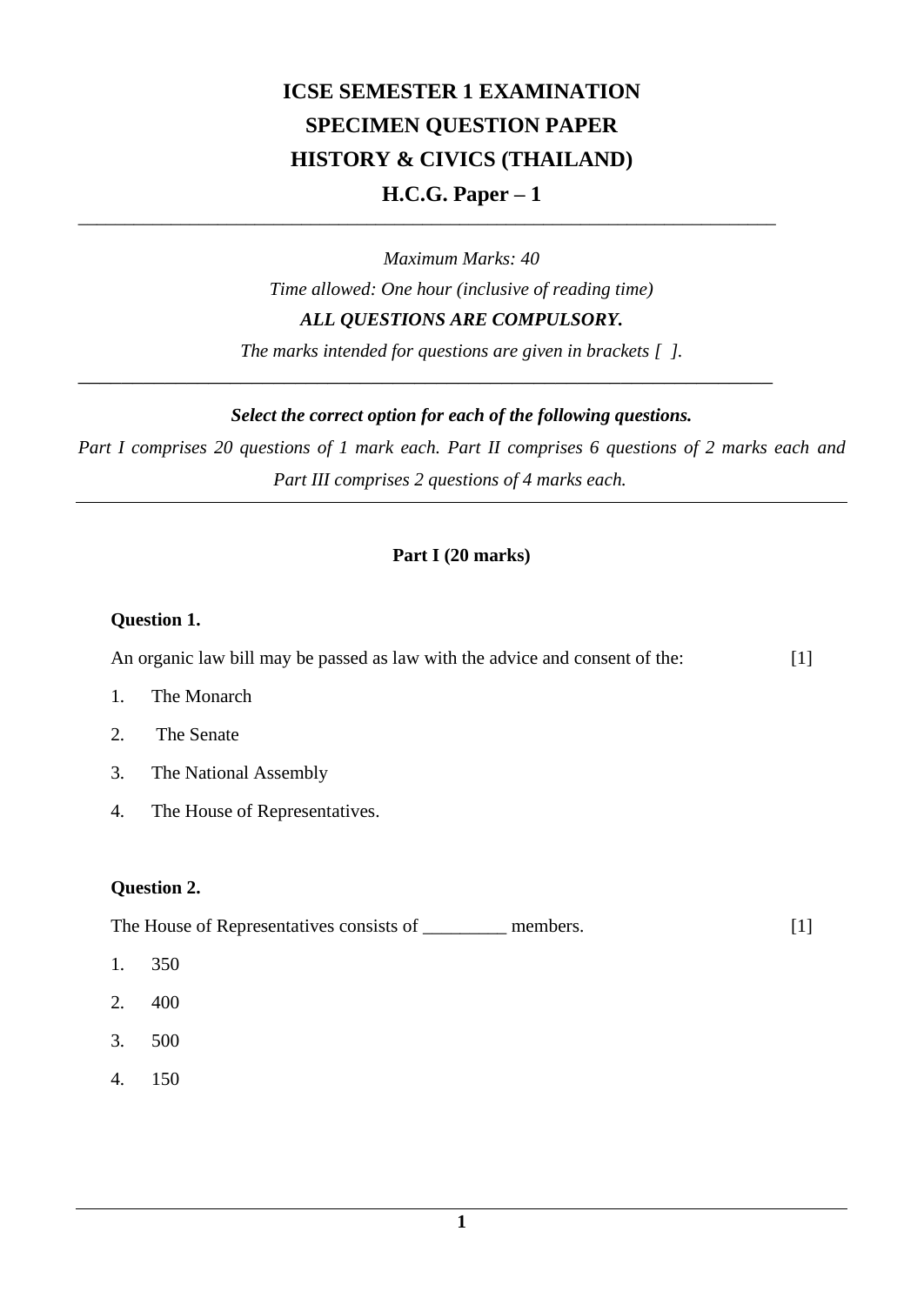# **Question 3.**

|    | The term of the House of Representatives is for ___________ from the day of election. | $[1]$ |
|----|---------------------------------------------------------------------------------------|-------|
| 1. | 6 years                                                                               |       |
| 2. | 3 years                                                                               |       |
| 3. | 4 years                                                                               |       |
| 4. | 5 years                                                                               |       |
|    | <b>Question 4.</b>                                                                    |       |
|    | The right to dissolve the House of Representatives is with the:                       | $[1]$ |
| 1. | The National Assembly                                                                 |       |
| 2. | The Senator                                                                           |       |
| 3. | The King                                                                              |       |
| 4. | The President of the House of Representatives.                                        |       |
|    | Question 5.                                                                           |       |
|    | What is the quorum of the Senate?                                                     | $[1]$ |
| 1. | Not less than one-half of the total membership                                        |       |
| 2. | Two -third of the total membership                                                    |       |
| 3. | Less than one-half of the total membership                                            |       |
| 4. | Half of the total membership.                                                         |       |
|    | Question 6.                                                                           |       |
|    | The vote of no-confidence must be adopted by __________.                              | $[1]$ |
| 1. | less than one- half of the total number of existing members                           |       |
| 2. | more than one-half of the total number of existing members                            |       |
| 3. | not more than one-half of the total members                                           |       |
| 4. | half of the total number of existing members                                          |       |
|    |                                                                                       |       |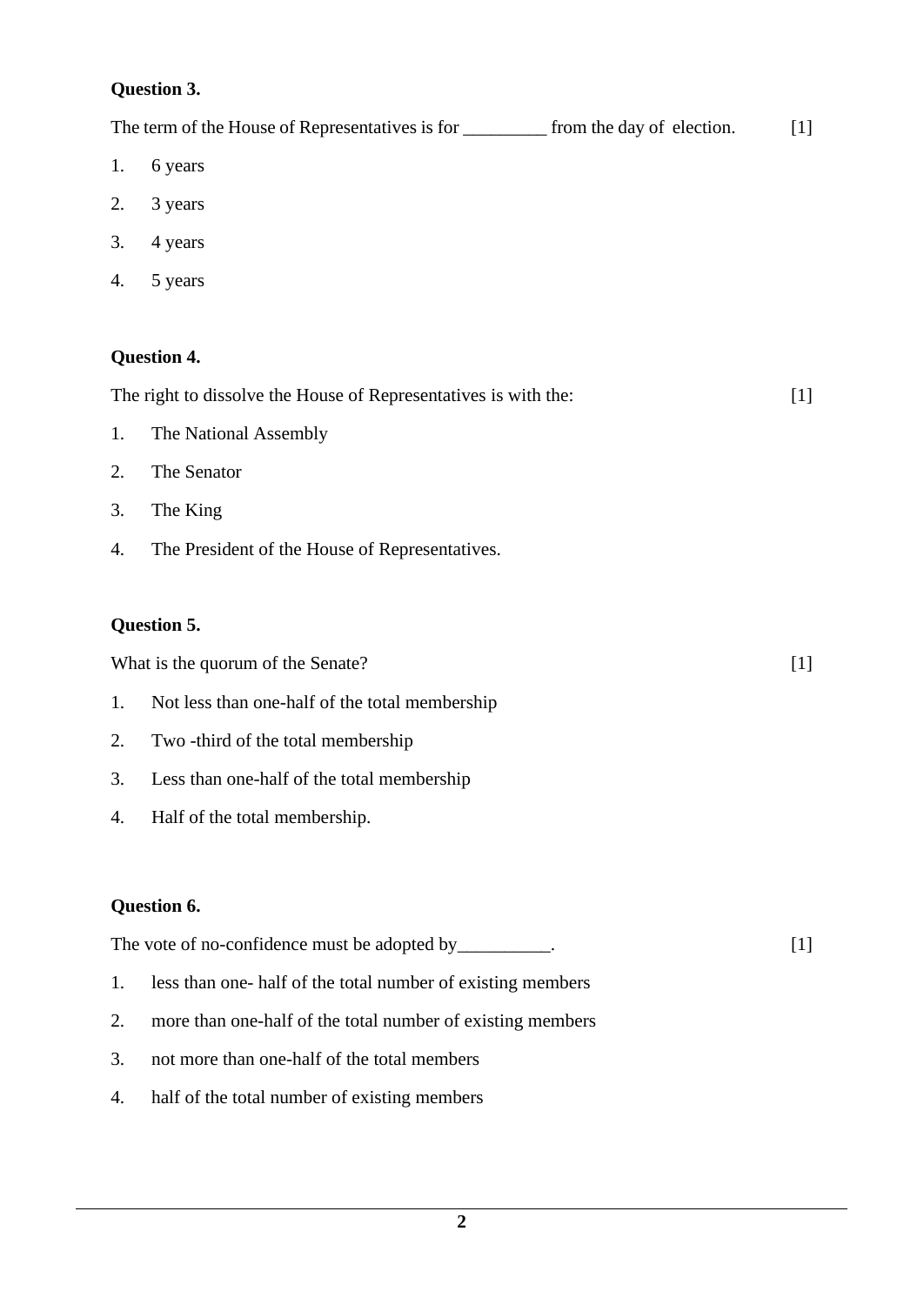## **Question 7.**

\_\_\_\_\_\_\_\_\_\_\_\_.

The King may issue an Emergency Decree which shall have the force as an Act. for [1]

- 1. the purpose of maintaining national security
- 2. world economic security
- 3. the support of public calamity
- 4. private protection

#### **Question 8.**

The Speaker of the House of Representatives in Thailand automatically assumes office as the: [1]

- 1. President of the National Assembly.
- 2. President of the Senate
- 3. Vice President of the National Assembly
- 4. None of the above

## **Question 9.**

Identify the prerogative power of the King.

- 1. The King has the prerogative to grant a pardon.
- 2. The King has the prerogative to remove titles
- 3. The King has the prerogative to declare war with the approval of the National Assembly.
- 4. All the above

#### **Question 10.**

He was the first Chakri king:

- 1. King Chulalongkorn
- 2. King Vajiravudh
- 3. King ChomKlao
- 4. King Prajadhipok

[1]

[1]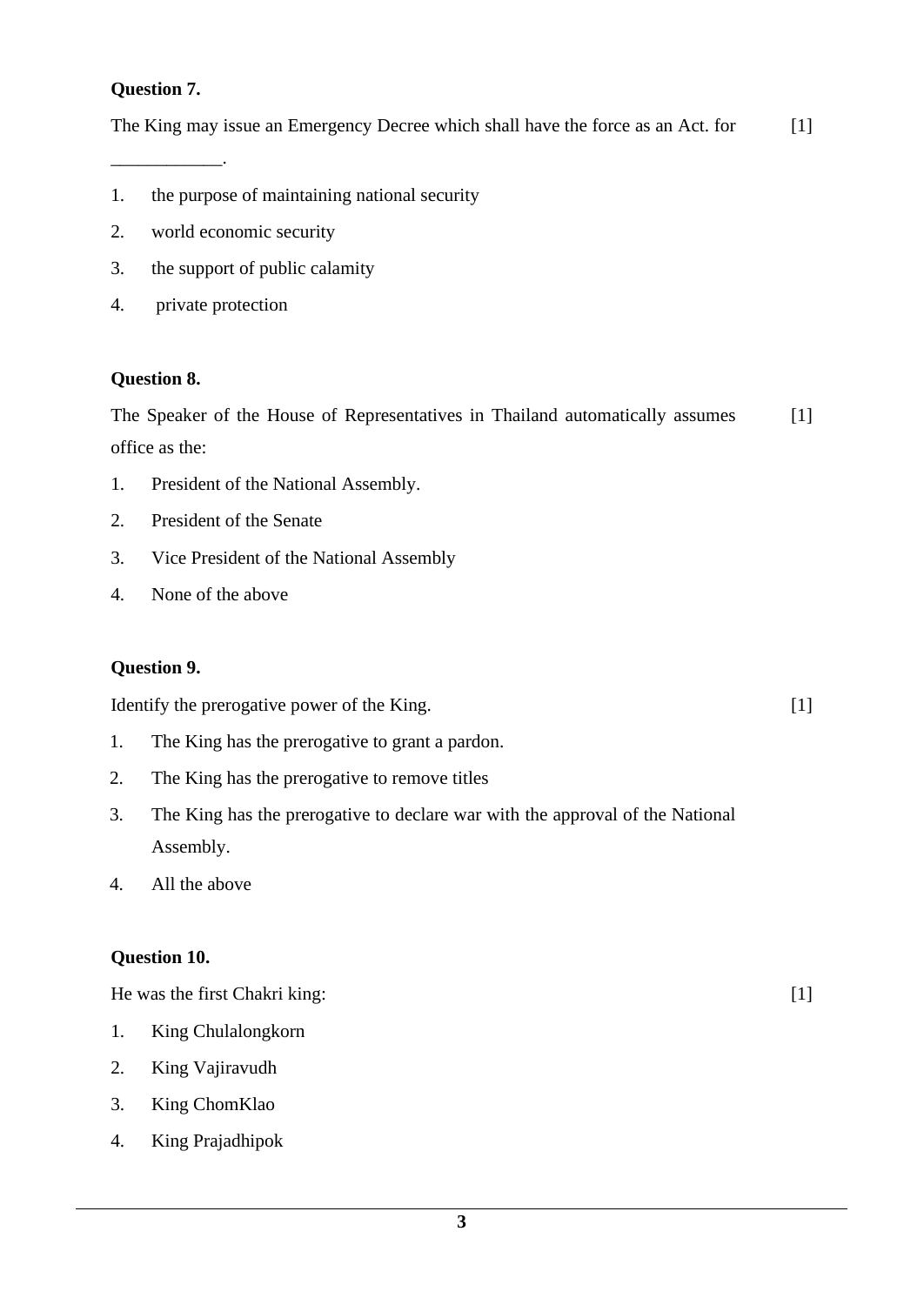# **Question 11.**

The signatories of the Treaty of Bowring were:

- 1. Sir John Bowring and the Kingdom of Burma.
- 2. Sir John Bowring and King Chomklao
- 3. Queen Victoria and King Rama V
- 4. Queen Victoria and Sir John Bowring.

#### **Question 12.**

Name the city created by Rama VI.

- 1. Dusit Thani
- 2. Siam
- 3. Thailand
- 4. Chiang Mai

## **Question 13.**

| Who changed the name of the country from Siam to Thailand? |  |
|------------------------------------------------------------|--|
|                                                            |  |

[1]

[1]

- 1. Prince Ananda Mahidol
- 2. King Prajadhipok
- 3. Plaek Phibun Songkharan
- 4. Pridi Phanomyung

## **Question 14.**

In 1932 **Example 2** carried out a bloodless revolution to transform the country into a democratically elected government with the King as the leader . [1]

- 1. The People's Party
- 2. The Thai party
- 3. Nation's Party
- 4. The Citizen's Party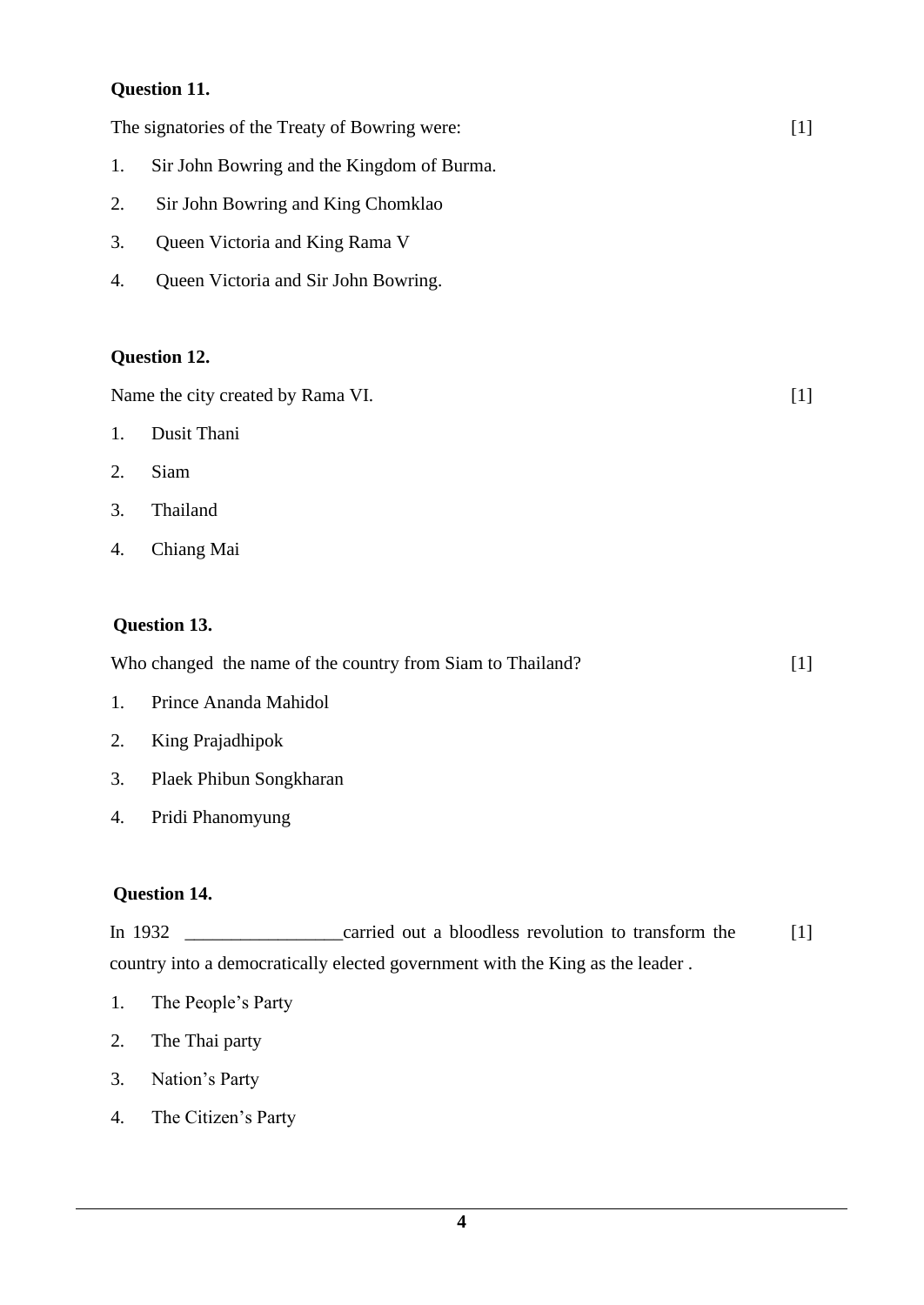# **Question 15.**

| Which of these is a social reform introduced by King Chulalongkorn? |  |
|---------------------------------------------------------------------|--|
|---------------------------------------------------------------------|--|

- 1. Abolition of slavery
- 2. Compulsory labor and military service -Prai system was introduced
- 3. Banned freedom of the press
- 4. Banned religious freedom

#### **Question 16.**

Germany was required to pay an amount of \_\_\_\_\_\_\_\_\_\_\_\_\_\_ as reparation for the losses and damages suffered by the Allies. [1]

- 1. 28 million pounds
- 2. 33 billion dollars
- 3. 53 billion dollars
- 4. 30 billion dollars

## **Question 17.**

|                              | Identify the administrative change introduced by King Rama IV. |  |
|------------------------------|----------------------------------------------------------------|--|
| Put an end to Ship building. |                                                                |  |

- 2. Devised the telescope.
- 3. Reorganized the Thai army.
- 4. Stopped the minting of money.

## **Question 18.**

| King Rama V set up the first school for the commoners at: |  |
|-----------------------------------------------------------|--|
|                                                           |  |

- 1. Dusit Thani
- 2. Siam
- 3. Chiang Mai
- 4. Wat Mahanpharam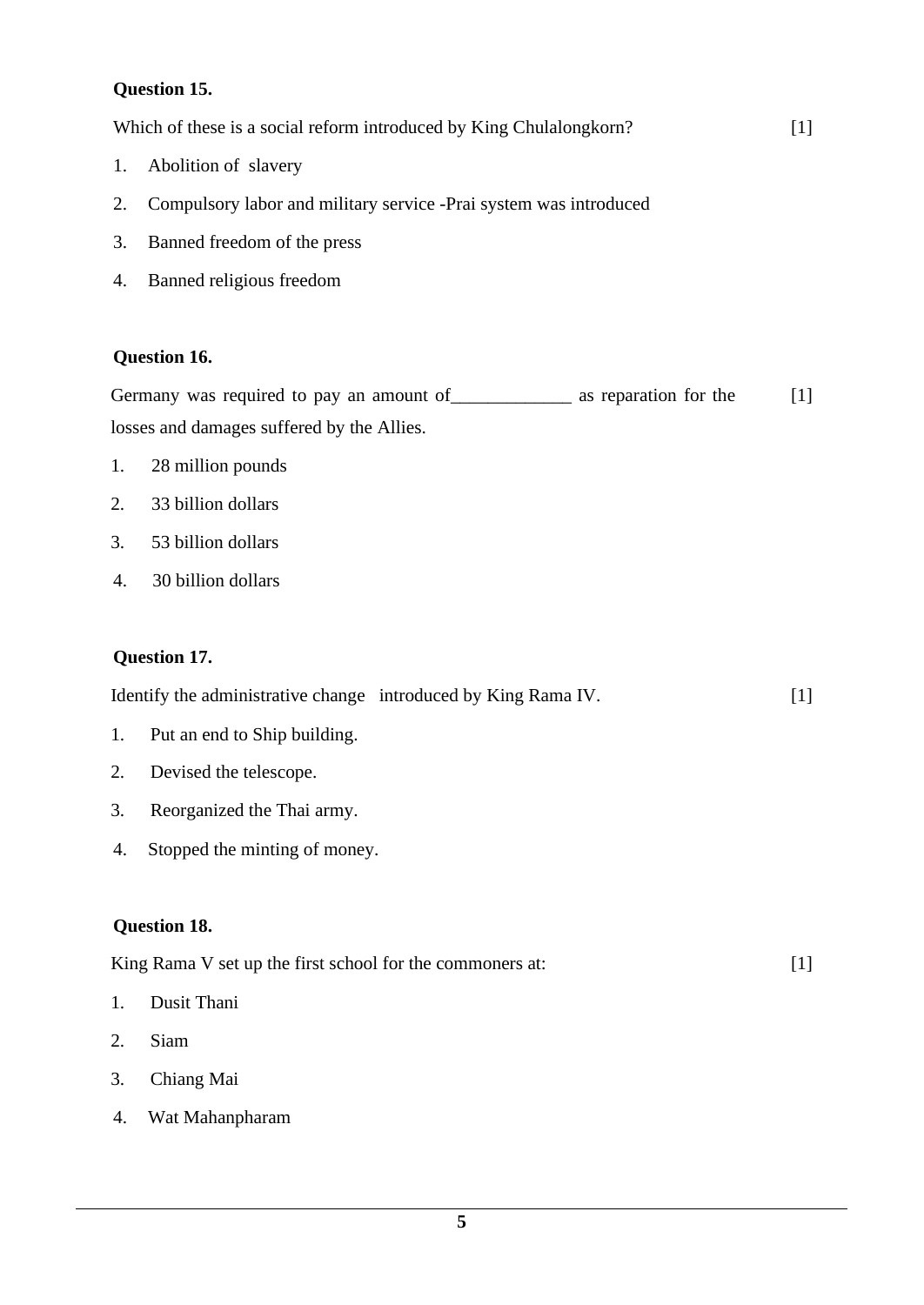## **Question 19.**

King Rama V's first official act was to forbid prostration.  $[1]$ 

- 1. True
- 2. False

# **Question 20.**

King Rama IV employed Western experts and advisors in his court to-[1]

- 1. accurately predict a lunar eclipse.
- 2. accurately calculate distance of sun from the earth
- 3. accurately predict a solar eclipse.
- 4. observe stars and calculate their distance

# **PART II (12 MARKS)**

#### *Select two correct options for each of the following questions.*

## **Question 21.**

State two qualifications required by a member to stand for election to the House of Representatives. [2]

- 1. Must be Thai national by birth
- 2. Must be Less than 25 years of age
- 3. Should have been a member of only one political party for a consecutive period of more than 90 days
- 4. Must be above 30 years of age

# **Question 22.**

1. A money bill means a bill with provisions dealing with the following matters. [2]

- 1. The imposition, repeal, reduction, alteration, modification, remission, or regulation of taxes or duties.
- 2. The allocation, receipt, custody, payment of the State funds, or transfer of expenditure estimates of the State.
- 3. The decreasing loans, or deprivation of loans
- 4. Repression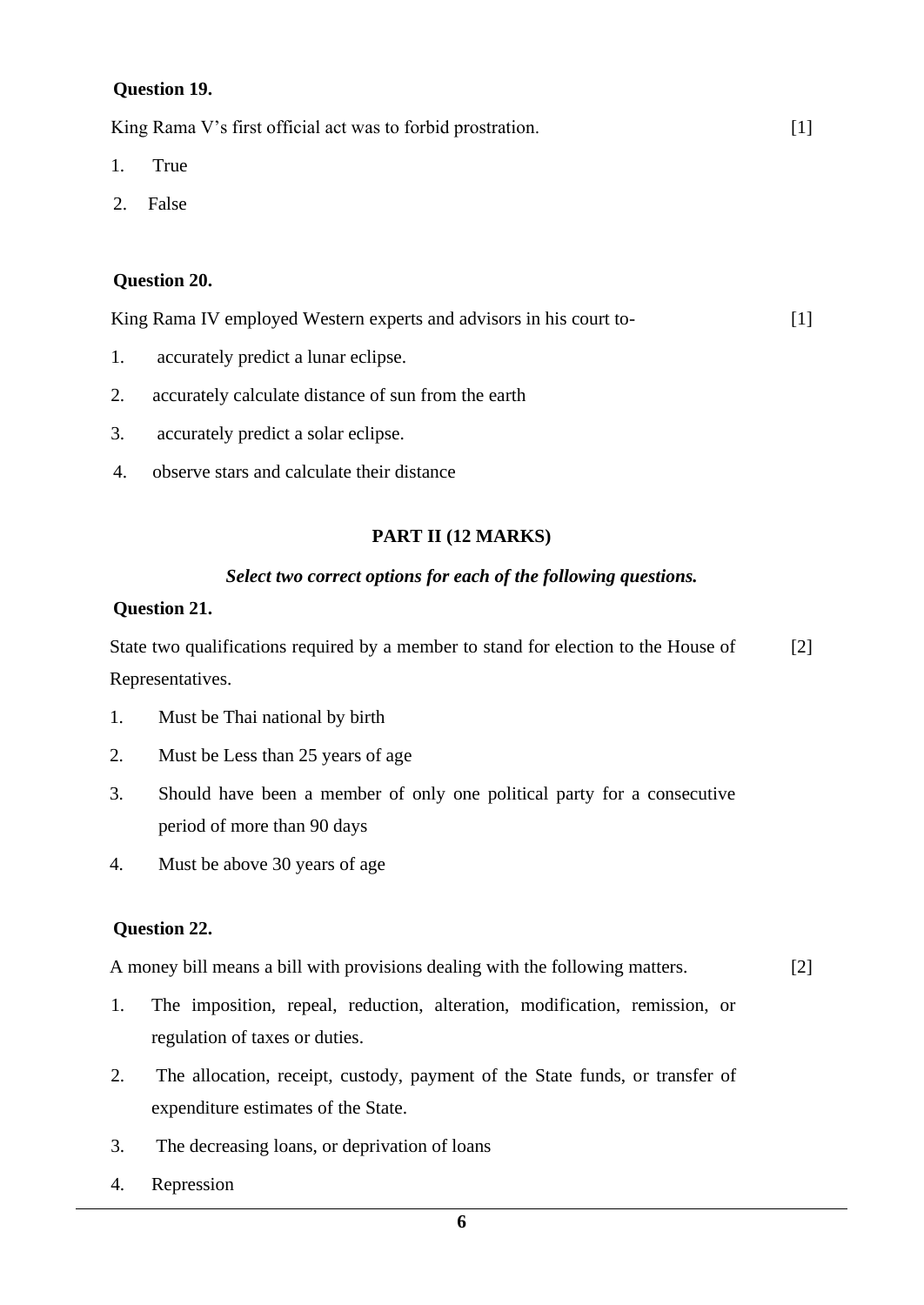# **Question 23.**

Which of these changes in taxation were not introduced by King Rama V?

- 1. The concessionaire system was introduced
- 2. Established the first commercial bank
- 3. Ten years government statement of expenditure was established
- 4. The Tax department and the Revenue department were set up.

## **Question 24.**

King Vajiravudh modernized the educational system by:

[2]

[2]

- 1. setting up Vajiravudh College
- 2. establishing Harrow school
- 3. establishing a Boarding school at Chulalongkorn University
- 4. establishing an English Public school at Siam

## **Question 25.**

Identify the clauses of the Treaty of Versailles that crippled Germany's military strength. [2]

- 1. The Treaty of Versailles restricted the German force to one lakh soldiers.
- 2. The air-force was partially banned
- 3. Germany could only make and purchase tanks and armoured cars.
- 4. The navy was limited to 15,000 men and 36 ships.

## **Question 26.**

Many measures were adopted by Rama VII to overcome the economic depression of [2]

1932. Which of these were not introduced by him?

- 1. Increased the Court budget
- 2. Dismissed the government officials
- 3. Reduced the salaries of the government officials
- 4. Introduced new taxes.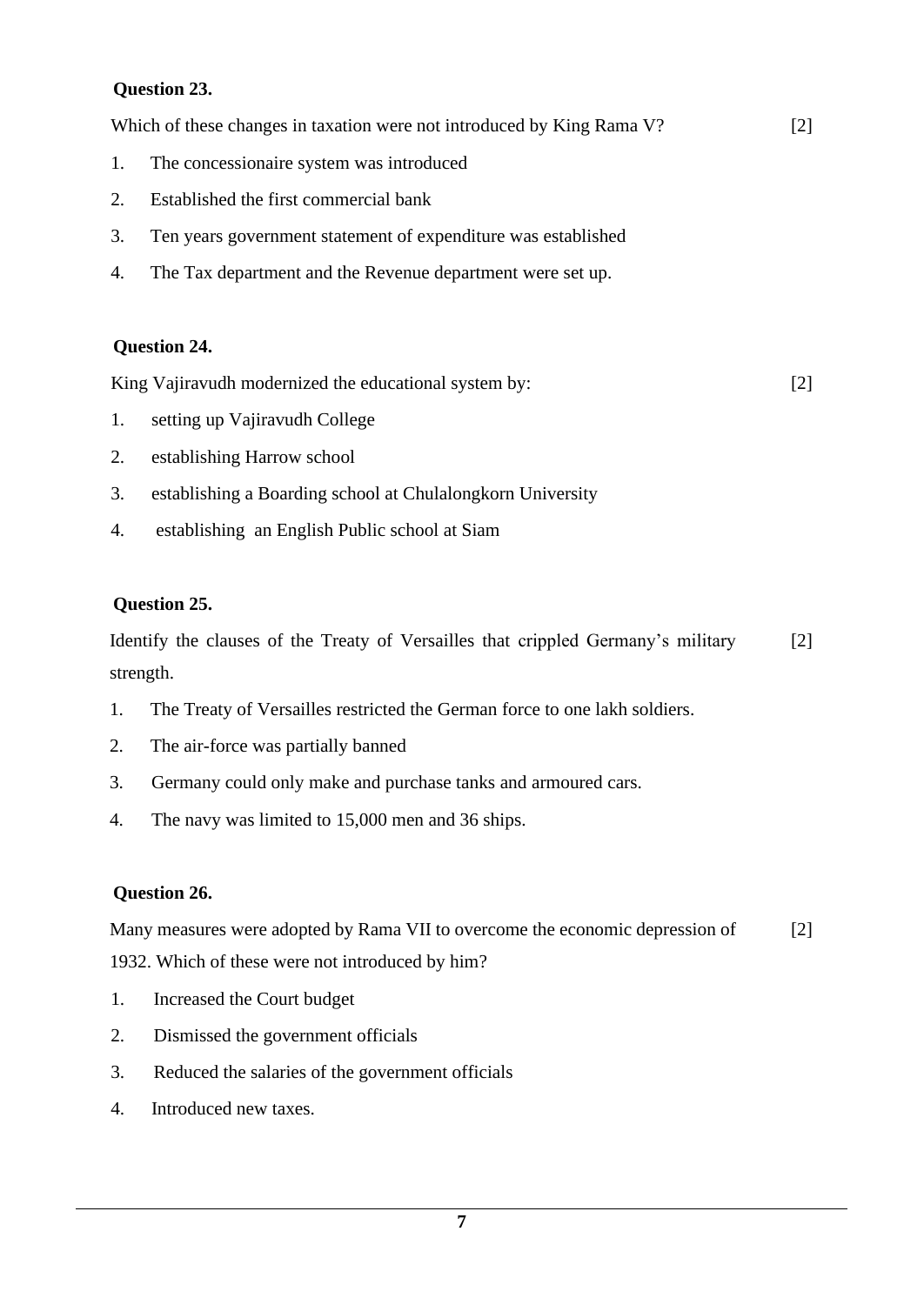# **PART III (8 MARKS)**

#### **Question 27.**

Read the passage given and answer the questions that follow:

The Archduke traveled to Sarajevo in June 1914 to inspect the imperial armed forces. A 19-year-old shot the royal couple while they traveled in their official procession, killing both almost instantly. The assassination set off a rapid chain of events, and the fragile peace between Europe's great powers collapsed, beginning the devastating conflict now known as the First World War.

| (a) | The above incident refers to the assassination of: |  |
|-----|----------------------------------------------------|--|
|-----|----------------------------------------------------|--|

- 1. Francis Ferdinand
- 2. Mussolini
- 3. Bismarck
- 4. Franco

(b) Choose the countries which formed the Triple Entente. 1. Germany, Italy , Austria 2. Japan, Germany, Italy, 3. France, Britain , Russia 4. France, Russia Germany [1] (c) Identify *any two* terms of the Treaty of Versailles 1. The area of Rhine Valley was demilitarized [2]

- 2. The Saar coal mines were given to Britain
- 3. Germany lost Alsace Lorraine to France.
- 4. Danzing port was given to France